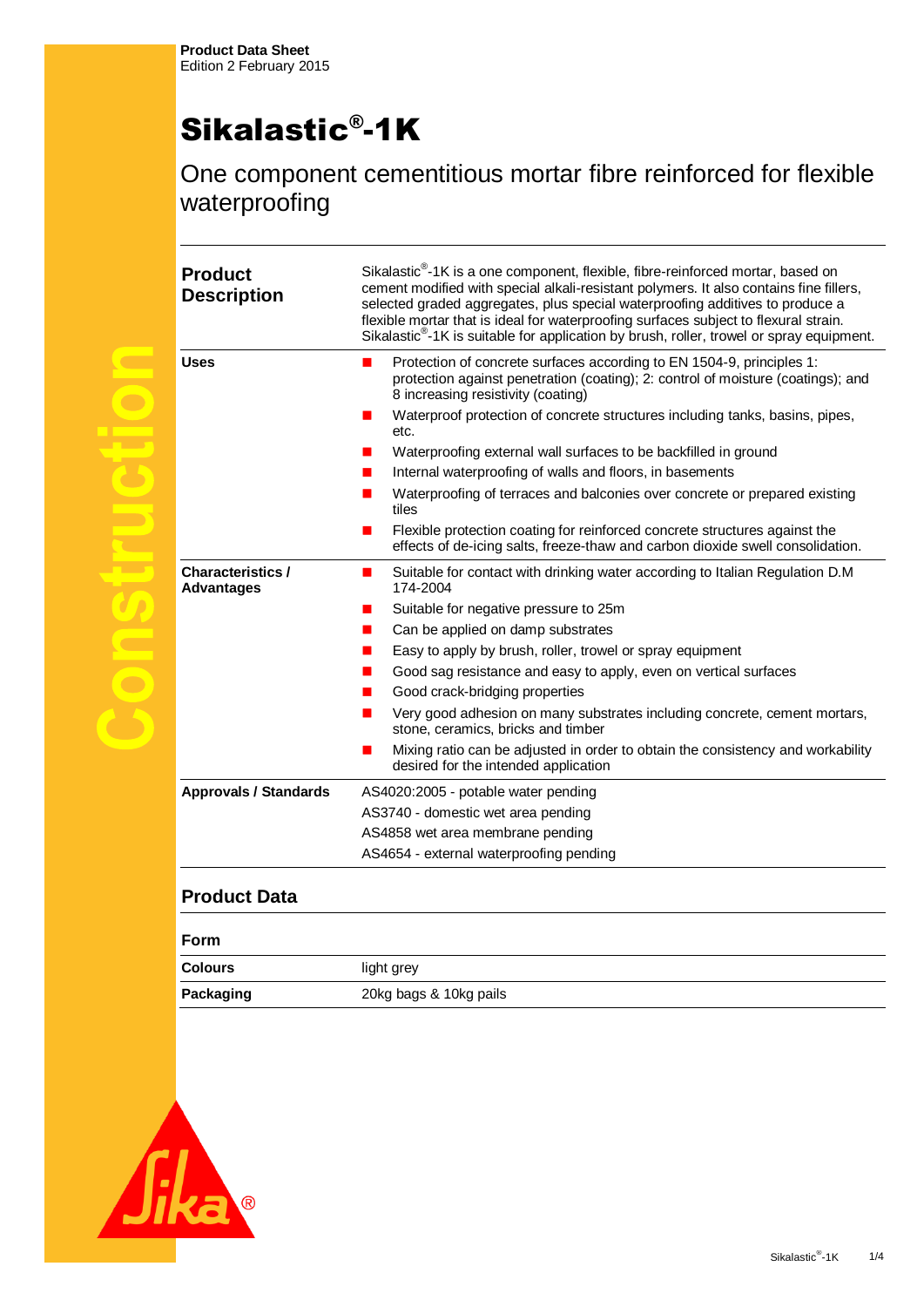| <b>Storage</b>                                    |                                                                                                                                                                                 |                                                                               |                                           |                                                                                                            |  |
|---------------------------------------------------|---------------------------------------------------------------------------------------------------------------------------------------------------------------------------------|-------------------------------------------------------------------------------|-------------------------------------------|------------------------------------------------------------------------------------------------------------|--|
| <b>Storage Conditions /</b><br><b>Shelf-Life</b>  | 12 months from the date of production, if stored properly in the original packaging,<br>in cool and dry conditions. Protect from water.                                         |                                                                               |                                           |                                                                                                            |  |
| <b>Technical Data</b>                             |                                                                                                                                                                                 |                                                                               |                                           |                                                                                                            |  |
| <b>Chemical Base</b>                              | fibres.                                                                                                                                                                         | Cement modified with polymers, selected aggregates, admixtures, additives and |                                           |                                                                                                            |  |
| <b>Density</b>                                    | $-1.5$ kg/l                                                                                                                                                                     |                                                                               |                                           |                                                                                                            |  |
| Grading                                           | $D_{\text{max}}$ : 0.125 mm                                                                                                                                                     |                                                                               |                                           |                                                                                                            |  |
| <b>Mechanical Properties</b>                      |                                                                                                                                                                                 |                                                                               |                                           |                                                                                                            |  |
| Resistance against water                          | positive: 3.0 bar<br>EN 12390-8, with exposition time modified to 5 days                                                                                                        |                                                                               |                                           |                                                                                                            |  |
| pressure                                          | negative: 2.5 bar<br>Internal test according to EN 14891:2007 and DIN<br>1048-5:1991 with time modified to 6 days                                                               |                                                                               |                                           |                                                                                                            |  |
| <b>Behaviour after</b><br>immersion in salt water | Adhesion to concrete after curing fot 1 week at 20°C and R.H. 60% and then<br>immersion in solution of 35g of sodium chloride for each liter of water (similar to sea<br>water) |                                                                               |                                           |                                                                                                            |  |
|                                                   | immersion for 1 month<br>1.90 MPa (EN 1542)                                                                                                                                     |                                                                               |                                           |                                                                                                            |  |
|                                                   | immersion for 3 months<br>1.52 MPa (EN 1542)                                                                                                                                    |                                                                               |                                           |                                                                                                            |  |
|                                                   | immersion for 6 months<br>1.22 MPa (EN 1542)                                                                                                                                    |                                                                               |                                           |                                                                                                            |  |
|                                                   | immersion for 1 year                                                                                                                                                            | 1.15 MPa (EN 1542)                                                            |                                           |                                                                                                            |  |
| <b>Requirements</b>                               | Requirements as per EN 1504-2                                                                                                                                                   |                                                                               |                                           |                                                                                                            |  |
|                                                   |                                                                                                                                                                                 | <b>Test Method</b>                                                            | Result                                    | Requirement                                                                                                |  |
|                                                   | $CO2$ permeability                                                                                                                                                              | EN 1062-6                                                                     | $S_D = 61 \pm 7.7m$                       | $S_n \geq 50$ m                                                                                            |  |
|                                                   | Water vapour<br>Permeability                                                                                                                                                    | <b>EN ISO 7783</b>                                                            | $S_D = 50$ (class I)                      | Class I SD<5m<br>(permeable)<br>Class II 5m <sd<50m<br>Class III SD&gt;50m (not<br/>permeable)</sd<50m<br> |  |
|                                                   | Capillary absorption and<br>liquid-water permeability                                                                                                                           | EN 1062-3                                                                     | 0.077 kg m <sup>-2</sup> h <sup>0.5</sup> | $w < 0.1$ kg.m <sup>-2</sup> .h <sup>0.5</sup>                                                             |  |
|                                                   | Freeze-thaw cycling (de-<br>icing salt immersion)                                                                                                                               | EN 13687-1                                                                    | 3.77 MPa                                  | $\geq 0.8$ MPa                                                                                             |  |
|                                                   | Bond strength                                                                                                                                                                   | EN 1542                                                                       | 2.1 MPa                                   | $\geq 0.8$ MPa                                                                                             |  |
|                                                   | Crack bridging                                                                                                                                                                  | EN 1062-7                                                                     | $L > 0.5$ mm                              | Class A3 $(+23^{\circ}C)$                                                                                  |  |
|                                                   | Dangerous substances<br>(Chromium VI)                                                                                                                                           | EN 196-10                                                                     | < 0.0002%                                 | According to clause 5.4                                                                                    |  |
|                                                   | Reaction to fire                                                                                                                                                                | EN 13501-1                                                                    | A2                                        | Euro class                                                                                                 |  |
| <b>Application Details</b>                        |                                                                                                                                                                                 |                                                                               |                                           |                                                                                                            |  |
| <b>Consumption</b>                                | $\sim$ 1.2 kg/m <sup>2</sup> /mm thickness                                                                                                                                      |                                                                               |                                           |                                                                                                            |  |

| <b>Consumption</b>           | $\sim$ 1.2 kg/m <sup>2</sup> /mm thickness                                                                                                                                                                                                                                                                                                                                               |
|------------------------------|------------------------------------------------------------------------------------------------------------------------------------------------------------------------------------------------------------------------------------------------------------------------------------------------------------------------------------------------------------------------------------------|
| <b>Substrate Quality</b>     | Substrates must be structurally sound, clean, dry and free of all contaminants such<br>as dirt, oil, grease, coatings and other surface treatments, etc.                                                                                                                                                                                                                                 |
| <b>Substrate Preparation</b> | Clean surfaces by blast cleaning, high-pressure water-jetting (400 bar), wire-<br>brushing, grinding and abrading of ceramic tiles etc., in order to remove all previous<br>coatings, any traces of grease, rust, release agents, cement laitance and any other<br>material which could reduce adhesion. All dust deposits from this preparation must<br>also be removed i.e. by vacuum. |
|                              | Repair concrete substrates, if necessary, with an appropriate cementitious mortar<br>from Sika MonoTop® range of repair materials.                                                                                                                                                                                                                                                       |
|                              | The substrate must be adequately dampened before application                                                                                                                                                                                                                                                                                                                             |
|                              |                                                                                                                                                                                                                                                                                                                                                                                          |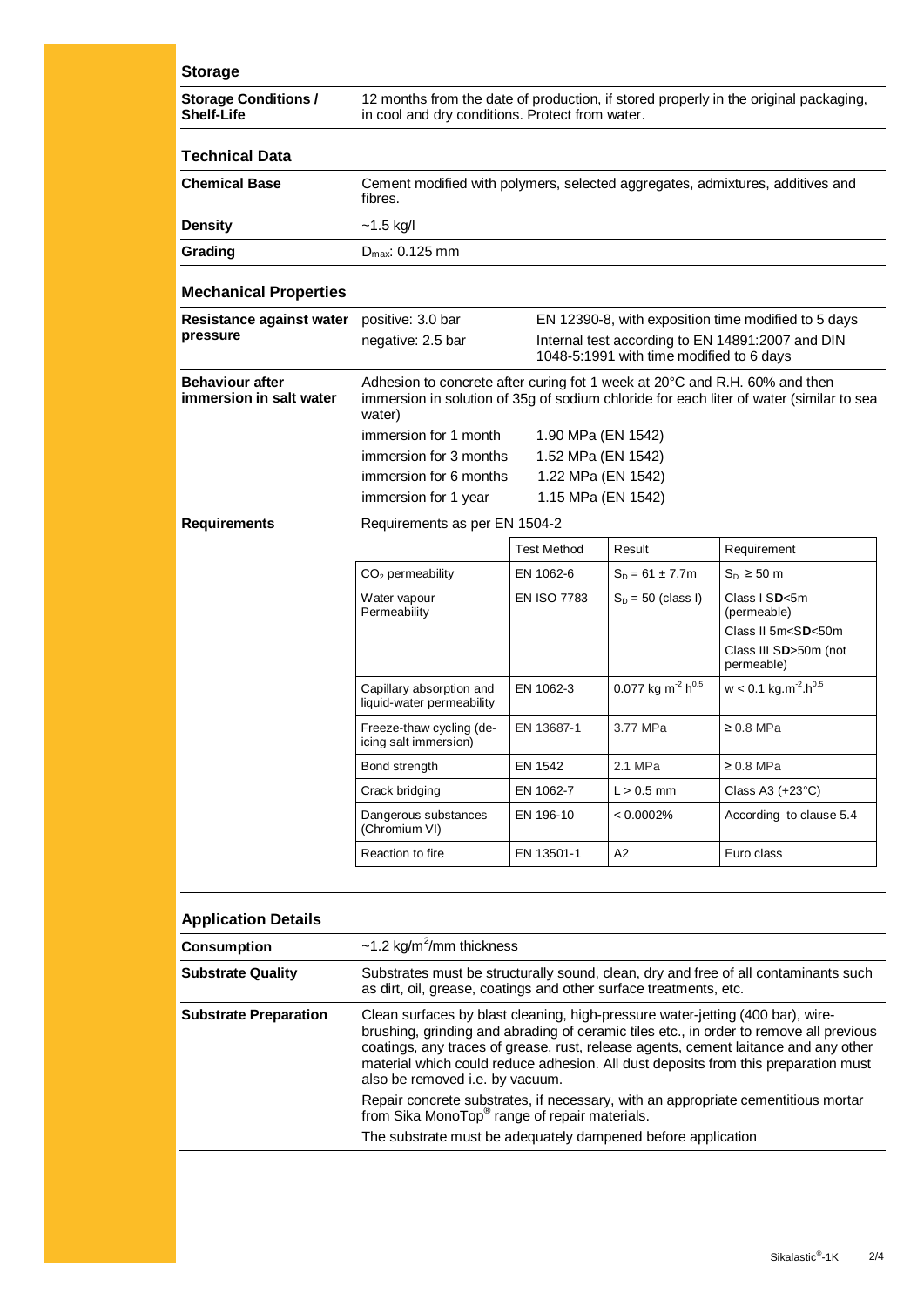| <b>Special Requirements</b>                                     | All connections between the substrate and pipe entries, plant and equipment, light<br>switches etc., must be sealed and watertight. Joints in concrete, pipes, anywhere<br>else in the structure must also be sealed and made watertight.                                                                                                                         |  |  |  |
|-----------------------------------------------------------------|-------------------------------------------------------------------------------------------------------------------------------------------------------------------------------------------------------------------------------------------------------------------------------------------------------------------------------------------------------------------|--|--|--|
|                                                                 | Use coved details at the floor/wall junctions                                                                                                                                                                                                                                                                                                                     |  |  |  |
|                                                                 | Avoid any stagnant water presence or condensation / ponding on the surfaces<br>before application.                                                                                                                                                                                                                                                                |  |  |  |
| <b>Application</b><br><b>Conditions /</b><br><b>Limitations</b> |                                                                                                                                                                                                                                                                                                                                                                   |  |  |  |
| <b>Substrate Temperature</b>                                    | min. $+5^{\circ}$ C; max. $+35^{\circ}$ C                                                                                                                                                                                                                                                                                                                         |  |  |  |
| <b>Ambient Temperature</b>                                      | min. $+5^{\circ}$ C; max. $+35^{\circ}$ C                                                                                                                                                                                                                                                                                                                         |  |  |  |
| <b>Application</b><br><b>Instructions</b>                       |                                                                                                                                                                                                                                                                                                                                                                   |  |  |  |
| <b>Water Dosage</b>                                             | ~ 7 litres water per 20 kg bag<br>application by roller:                                                                                                                                                                                                                                                                                                          |  |  |  |
|                                                                 | application by brush:<br>~ 6 litres water per 20 kg bag                                                                                                                                                                                                                                                                                                           |  |  |  |
|                                                                 | application by trowel:<br>$\sim$ 4.4 litres water per 20 kg bag                                                                                                                                                                                                                                                                                                   |  |  |  |
| <b>Application Method /</b>                                     | Apply Sikalastic <sup>®</sup> -1K by:                                                                                                                                                                                                                                                                                                                             |  |  |  |
| <b>Tools</b>                                                    | spatula, exerting good and even pressure onto the substrate;<br>short-medium hair roller, maintaining a homogeneous distribution on the<br>ш<br>substrate:<br>brush, in 2 directions (diagonally opposite / cross-wise);<br>п<br>mechanical spray: refer to local Sika Technical Department for details                                                           |  |  |  |
|                                                                 | Maximum recommended thickness is 2 mm per coat. The final thickness when<br>applied by trowel will depend on the method of application and level or grade of<br>exposure / waterproofing required.                                                                                                                                                                |  |  |  |
|                                                                 | The optimum waterproofing performance is obtained by applying Sikalastic <sup>®</sup> -1K by<br>trowel in at least 2 layers, to a total thickness of 3-4mm.                                                                                                                                                                                                       |  |  |  |
|                                                                 | Application by brush or roller must be undertaken with the maximum attention to<br>uniformly covering the whole surface. The maximum recommended thickness for<br>these methods of application is 1 mm per layer. In these situations, the application<br>of min. 2-3 layers is required. Wait until the first layer is dry before applying<br>subsequent layers. |  |  |  |
|                                                                 | Do not blast clean or abrade before complete hardening of the material damaged.<br>Wait for complete hardening, and then remove any roughness by light sanding.                                                                                                                                                                                                   |  |  |  |
|                                                                 | <b>Joints</b>                                                                                                                                                                                                                                                                                                                                                     |  |  |  |
|                                                                 | At joints or other critical movement areas (for example junctions with vertical<br>surfaces), the waterproofing can be reinforced by Sika Seal Tape S. It must be<br>applied directly on the fresh first layer and then covered by the second layer of<br>Sikalastic <sup>®</sup> -1K.                                                                            |  |  |  |
|                                                                 | <b>Tiling</b>                                                                                                                                                                                                                                                                                                                                                     |  |  |  |
|                                                                 | Ceramic tiles and vitreous mosaics can be applied on Sikalastic <sup>®</sup> -1K using a<br>specific adhesive (e.g. cement based adhesive with maximum flexibility according<br>to Class C2 EN 12004). Joints gaps must be sealed with specific cement based<br>products.                                                                                         |  |  |  |
| <b>Cleaning of Tools</b>                                        | Tools should be thoroughly cleaned with water before the material has set.<br>Hardened mortar can be only be removed mechanically.                                                                                                                                                                                                                                |  |  |  |